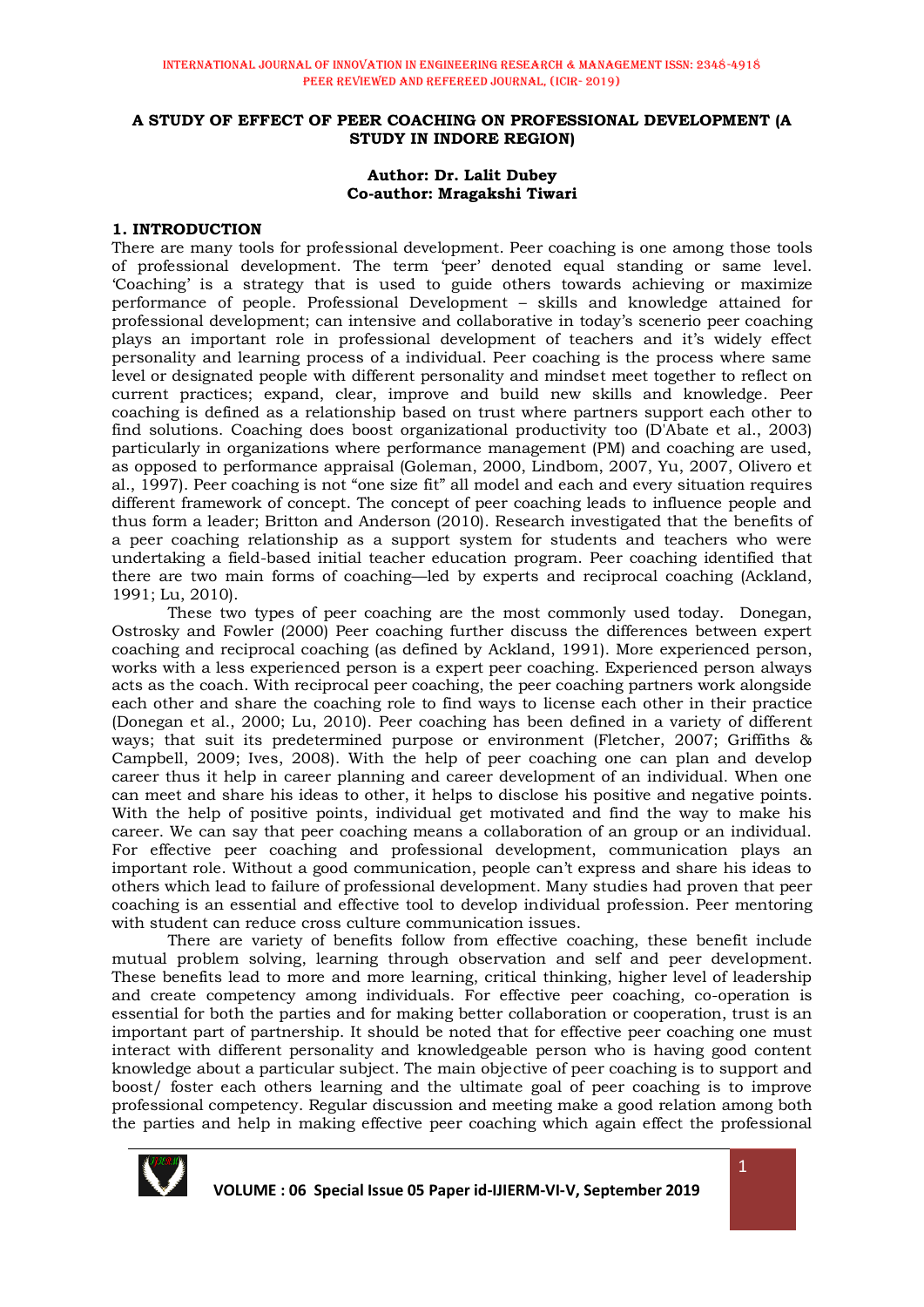#### INTERNATIONAL JOURNAL OF INNOVATION IN ENGINEERING RESEARCH & MANAGEMENT ISSN: 2348-4918 Peer Reviewed and Refereed Journal, (ICIR- 2019)

development of an individual. Peer coaching is a vehicle in which teacher used meaningful professional dialogues to influence student or others so to achieve the goal and improve professional development. It gives opportunities to instructor for pre-observation conversation, an observation and final a reflection session. These creates a good and nonthreatening professional relation and thus create awareness and improve practice, and promotes long term change Vidmar (2006). Dialogue used in peer coaching can sometimes directly or indirectly effect professional development of an individual. Both partners must have the necessary skills and attitudes to be both the coach and the coached Zwart et al. (2009).For this reason many studies investigating that peer coaching include some workshop or training for the participants. Peer coaching in pre-service teacher education Lu (2010) found that most of the studies need from two to nine hours of training to embarked on peer coaching. These training include learning the techniques, skills and attitudes required for both the parties (Lu, 2010). In management term, coaching become a popular organizational development strategy that is designed to help and identify employees individual functional knowledge gaps and skills (Yu, 2007, Baek-Kyoo, 2005).

# **Five steps to create a continuous learning culture based on Peer Coaching**

**1. Create a thinking that is Open to Growth: -** According to researcher Carol Dweck (2019) he said that there are two type of mindset: a fixed mindset and a growth mindset. According to him, people with a fixed mindset is to always want to appear intelligent, because they believe that they were born with a fixed level of intelligence that can't be modified. In growth mindset, student believes their abilities and intelligences can be developed with efforts, learning and persistence. Their basic abilities are simply starting point of their potential. He said that growth mindset is better for continuous learning for peer coaching. To develop a growth mindset one must focus on acknowledging and embrace weakness, view challenges as opportunities, one must know his learning style and use the right learning strategies, remember that the brain has the ability to change throughout life; one must focus on the process of learning instead of end result and etc.

**2. Teach people how to give great feedback: -** Steffen Maier (2018) found that by giving good feedback to people will definitely create learning culture among peers. The ability to give great feedback is a powerful skill. Giving good feedback need a several skill- the ability to observe, communicate and listen. It help future leader to develop those skill and ensure they are prepared to coach their teams. Teach people to formulate feedback without letting their emotions become barriers to development.

**3. Set learning goals within teams:-** whenever the coach set standard performance goal, he must share that goal within the team for making learning goals transparent makes people accountable for arriving them and make potential coaches within the team aware of what their peers want to learn. The learning objective among peers must relates to achieving goal and strategy and ensure that the team member have time and resources for reaching their goal.

**4. Start a peer to peer coaching ecosystem:-** One can foster a culture of continuous learning through different program and training initiative. One can establish peer to peer coaching ecosystem by giving people the space and time to share their expertise through a same program. By performing this you not only encourage them to share their knowledge among themselves but also to create a free and personalized way of providing learning opportunities. People must go for 'get together' to encourage learning among peers.

**5. Introduce 360 degree for development:-** Nandini Chawla (2008) found in her research that there has been overall positive impact on 360 degree feedback on performance of employee and thus somehow effect the learning criteria of an individual among coaching. She found that periodic meeting is very helpful and successful factor in professional development. Peer coaching forms a trusting environment that support and facilitates self directed learning.

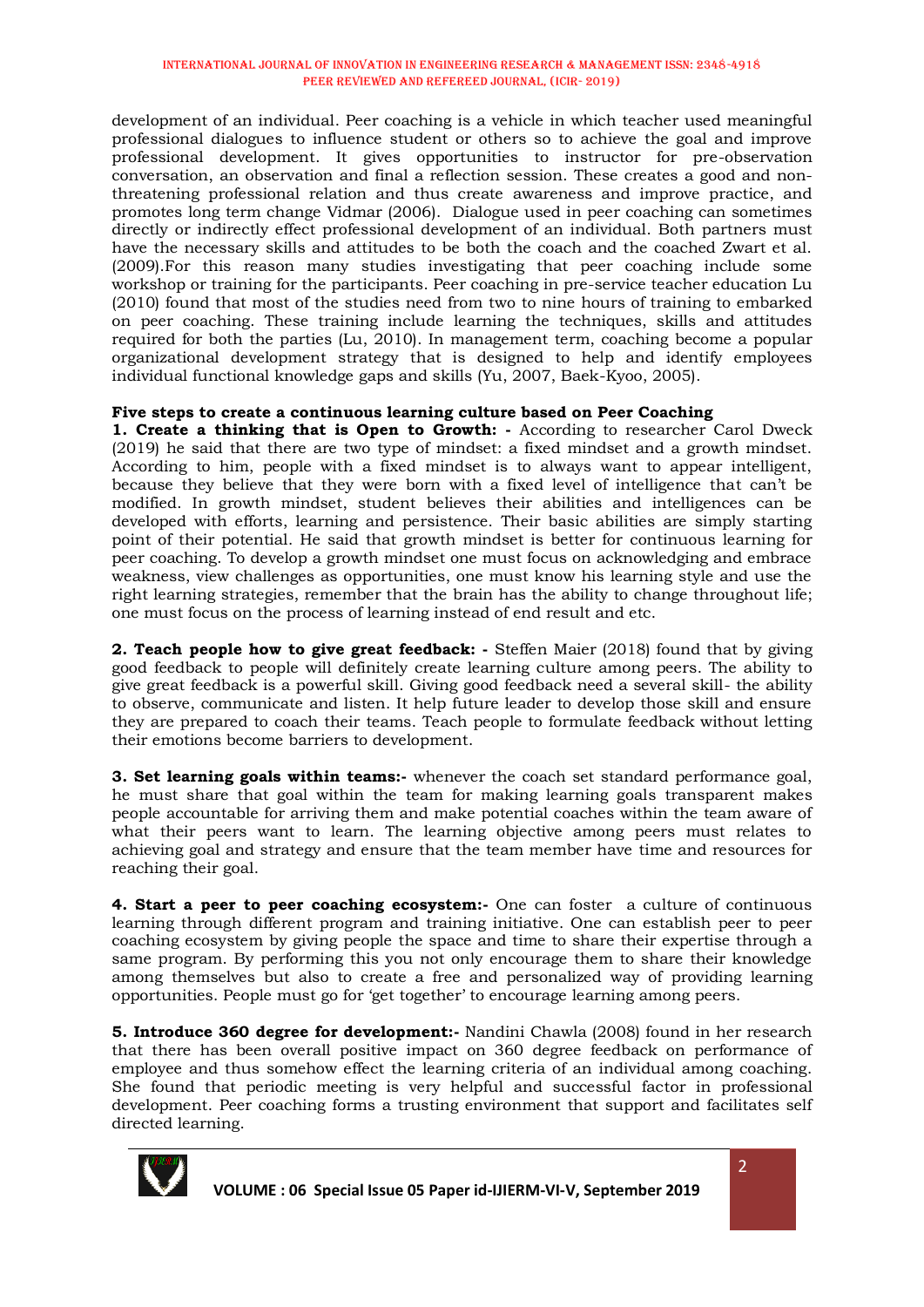Those who poses the high emotional intelligence are more likely to understand their own motive along with others, and build effective social relationships which leads to get positive performance (Howard, 2006). The factor that underpin the success of instructors are theirs propensity towards coaching, workload and available time, coaching skill and emotional intelligence. Peer coaching must be reflective in nature. One can measure the successful of peer coaching in professional development by outcome of an individual. If individual change his methods or techniques and get the output easily and fastly, this means that peer coaching is successfully done. Without proper listening peer coaching can't be successful done. Proper listening is important part of effective peer coaching. Peer coaching guide individual how to behave in particular situation.

Numbers of practices have been done to develop staff. These practices is known as coaching. These include technical coaching, collegial coaching, challenge coaching, team coaching, cognitive coaching, and use of peer coaching. Kent, Neubert and Bratton said that technical coaching, team coaching and peer coaching (clinical supervision) focus on innovation in curriculum and instructions coaching whereas Garnston said that collegial and cognitive coaching aim of improving existing practices.

# **2. FOLLOWING ARE THE PRINCIPLE OF PEER COACHING**

- 1. Peer coaching mean all the member are collectively agree to practice and support one another in change process including in planning and developing an instructional objective and lessons.
- 2. The initial activity of peer coaching study team is planning and developing instruction and curriculum to achieve a common goal. Collaboration planning is very essential if teacher are divide of new lesson, unit sequence and use one another product.
- 3. We redefine the meaning of "coach" ; when pair of teacher observe each other, the one teaching is the "coach" and the other who observing is the "coached". In this process the teacher who observe will become the learner and pick new ideas of teaching. There is no such discussion on "Technical feedback" and thus the observation is brief in nature.
- 4. Collaboration work is much broader than observation and conference. The essential of coaching transaction is to advice teacher to observe. Teachers learn from one another while planning and developing instruction and curriculum, watching one another work with student and collectively thinking the impact of their behavior on their learning.

Effective peer coaching need training by experts. The training must be on the job in nature that helps in improving professional development. Somewhat the element of professional development must possess the same element of peer coaching. Therefore it is interlinked and called as the tool of professional development. For effective peer coaching one need a positive environment where sharing and exploring of new ideas can be float from one person to another.

The best example of peer coaching is HWAO consulting offers executive education on various training topics, include employee coaching, group coaching and executive coaching to teams and individuals, as well as peer coaching and set up of peer coaching programs. Munson said that there are several professional development techniques; one among those technique is clinical supervision. Under this technique, the supervisor would observe the teachers classroom behaviour and provide detailed data of his observation. The National School Boards Association's center for public education report, "TEACHING THE TEACHERS" found the reason for the failures/ineffective of professional development because it neither changes its practice of teaching nor it improve the learning of student. Teachers professional development can fall short in numerous way, including

- $\div$  Conflict, many goals and priorities competing time, energy and attention of teachers.
- Unrealistic expectation to adopt and implement goals.
- Training events in professional development that are inappropriate in size, scope or structure to support learning
- Lack of support implementation of new instructional practices among employees



 **VOLUME : 06 Special Issue 05 Paper id-IJIERM-VI-V, September 2019**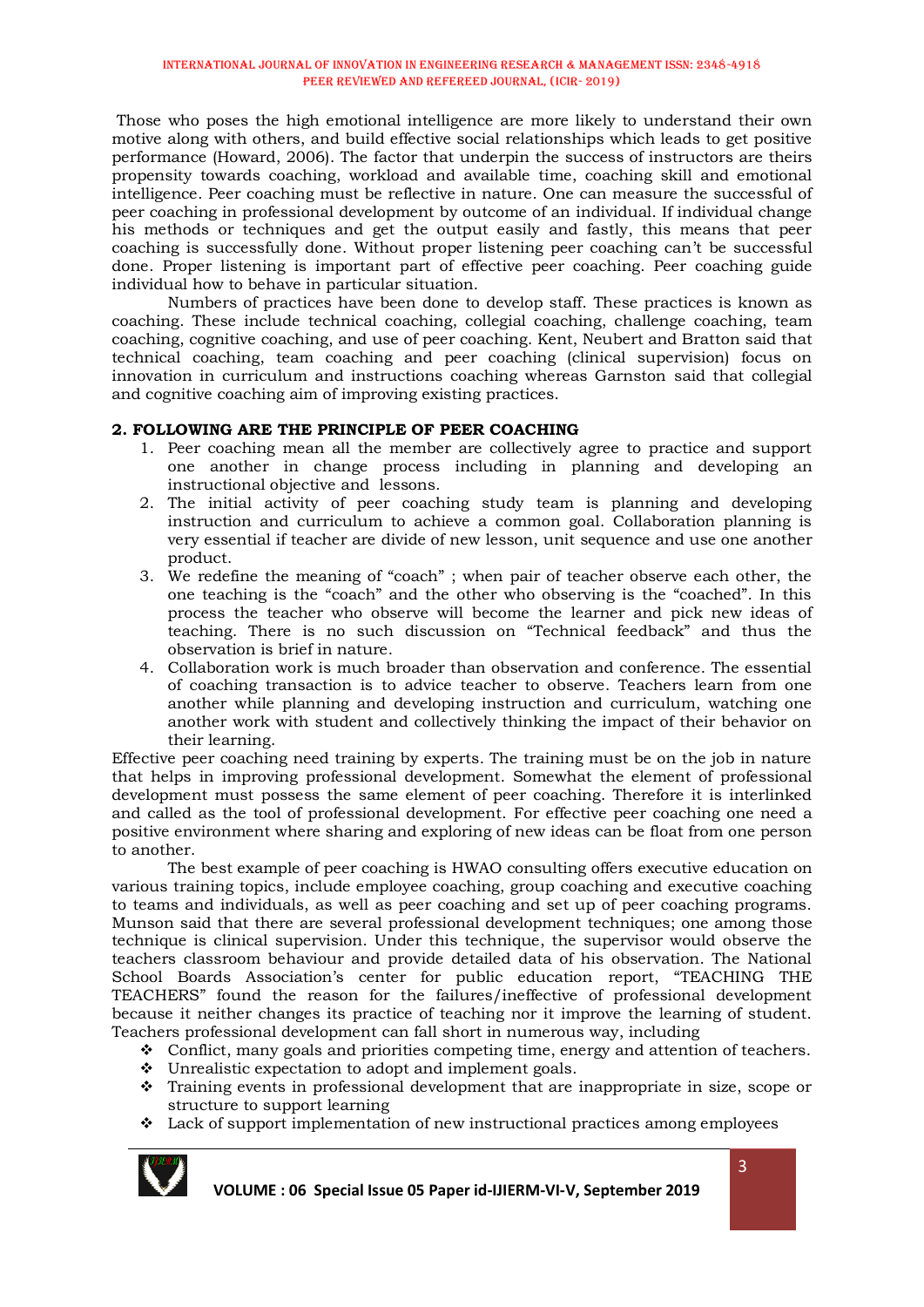Failures to provide feedback about how implementing new skills impacts student learning.

By brainstorming in reciprocity peer coaching, upto large extent one can improve his professional development. There are some tips for effective Professional Development. These are as follow:-

- Facilitate Learning
- Plan, Plan, Plan and Prepare
- Make choice
- Say NO for too much
- Start and End on Time
- Build and improve expertise
- Attend to the environment
- Ask for feedback
- Celebrate

#### **3. REVIEW OF LITERATURE**

People who are involved in peer coaching are unique people because not only as individual but as a strong team. Inviting teacher are those teacher who are invited as a coach. The work for inviting teacher is to identify and focus the observation, data collection form, coach behaviour guideline in classroom during observation, discussion parameter and, observation date and time. There are two component of peer coaching which must be identified and discussed are- Issue of trust ;everyone know it takes time to make trust , therefore it is crucial that time is allowed in order to establish trust when initially beginning a peer coaching relationship and reflection through performance outcome.(Jackson, 2004; Ladyshewsky, 2006; J. Robertson, 2005; Slater & Simmons, 2001).

Jan Robertson suggested that in order to develop trust, one can addressed and maintained issues of respect and confidentiality this is supported by Rice (2012), who required participants to sign confidentiality agreements. Every relation need time to develop/ make trust among each other, same way time is given to peer coach to form trusting relationship, but again it is unclear about how much time should be allowed. Through workshops or training program and other form of communication such as email, text,or face to face communication method like skype ,people can develop trust as said by Lu(2010). Once trust has been developed, respect will then be built. It is important for the instructor to ensure that the participants are well known of the importance of confidentiality because if privacy is breached then trust and respect dissipates (Rice, 2012). Peer coaching improves teacher efficacy. Peer coaching factors such as time, commitment and knowledge can all impact on the success of the professional development program. If peer coaching is to be successful, commitment of relationship is given by coaches and solving of barrier, such as time or work commitment. The benefit of peer coaching include return giving in form of success, motivating and supporting environment, learning style adopted by individual according to their behavior (Anderson, Barksdale, & Hite, 2005). More to this, Rice (2012) found that higher education faculty member group who participated in peer coaching using effective and" formative dialogue/communication" (p.69) seems to have a favourable experience. He also noted that one of the most important benefits of peer coaching in education sector is increase successful as a learner- regardless of no matters the age group or category they fall into (Buzbee-Little, 2005). Due to strong peer coaching partnerships in education, teachers are empowered to find new and innovative pedagogy which will be benefited to themselves as well as to those who they teach, their colleagues and their institutions (Rice, 2012).

Motivated paid peer mentor help to improve academic outcome of pre-service students as compared to that of unpaid peer helpers Lennox-Terrion and Leonard (2010). They discovered that being paid is not an exceptionally motivating factor for peer coaches/mentors. Many of them said that the desire to help, or to give something back to the institution, was more of an incentive. If Peer coaching for pre service teachers is implemented well then it could give fruitful outcome to pre-service teachers student, it boost an environment collaboration and striving for improvement becomes the norm. Their

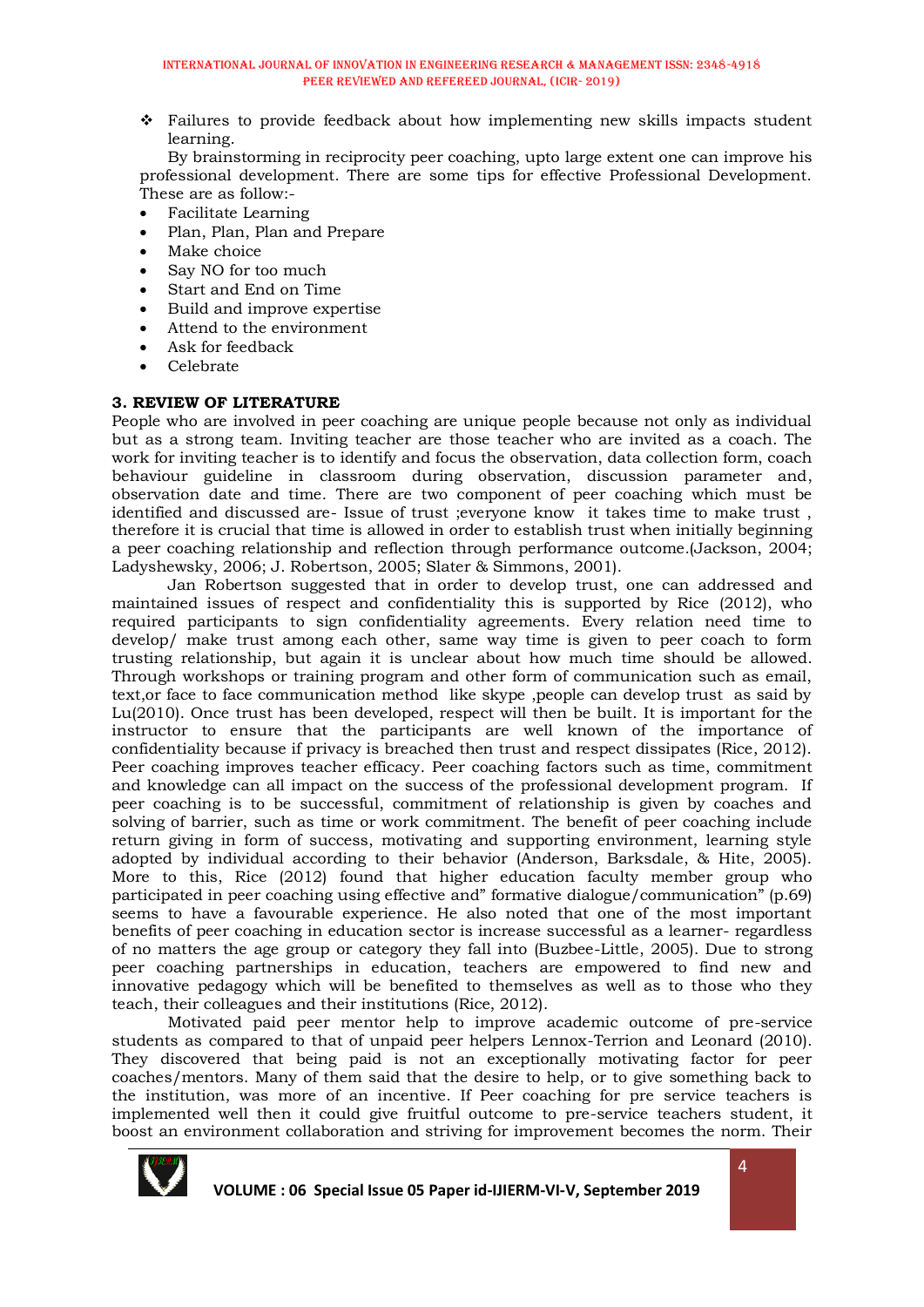investigation suggested that effective implementation of peer coaching would mean that available human resources (for example, lecturers) (Britton & Anderson, 2010). Students under pre-service have to undergone with different pressures and often have high levels of anxiety. Either real or perceived stress can take up a lot of lecturers 'pastoral/simple care and academic advice time. Peer coaching help to in building and maintain of staff development by regularly meeting and floating of new and innovative ideas. Wellimplemented peer coaching program need extra support from teaching staff. Initially preservice education teachers in peer coaching is well documented in the literature, no such evidence could be found in field based initial teacher education program.

# **4. LIMITATION OF PEER COACHING**

Biggest problem faced by peer coaching is lack of time (Donegan et al., 2000; J. Robertson, 2005). It's finding challenging time due to pressures of everyday life, specifically when the participants don't know each other or when meeting time is not included in their workload allocation. As peer coaching consist of many different people of different personality and thinking, so this different people have different opinion and philosophies which again cause a problem in their relationship. For good and effective communication skill of active listening and reflective practice are essential part of peer coaching in building of effective professional development between the partners and will allow peers to work together to solve the issued problem from each other's perspective. (Rice,2012;J.Robertson,2005). Another potential factors impacting on the coach's abilities to form relationships and continue in their partnership may include family commitments, work responsibilities, Education Review Office visit community obligations and etc (J. Robertson, 2005). As Jan Robertson (2005) said that, when peer coaching can come "into its own" it's again the matter of problem. Effective coaches help their partners to find coping mechanisms to deal with such events.

#### **5. OBJECTIVE OF THIS STUDY**

Every study has its objective. Without objective one can't perform his task. Therefore, this study has also its objectives to perform.

- To identify the effect of personality in peer coaching that effect the professional development.
- To identify the effect of collaboration in learning that effect professional development of an individual.
- To identify the effect of communication in peer coaching that improve the professional development.
- To study the effect of peer coaching on professional development.

#### **6. HYPOTHESIS**

**Ho:** There is no significant relationship between personality and peer coaching on professional development.

**H**a**:** There is a significant relationship between personality and peer coaching on professional development.

**Ho:** There is no significant relation between collaboration and learning in peer coaching that effect professional development.

**Ha:** There is a significant relation between collaboration and learning in peer coaching that effect professional development.

**Ho:** There is no significant relationship between communication in peer coaching and Professional development.

**Ha:** There is a significant relationship between communication in peer coaching and Professional development.

**Ho:** There is no significant relationship between peer coaching on professional development. **Ha:** There is a significant relationship between peer coaching on professional development.

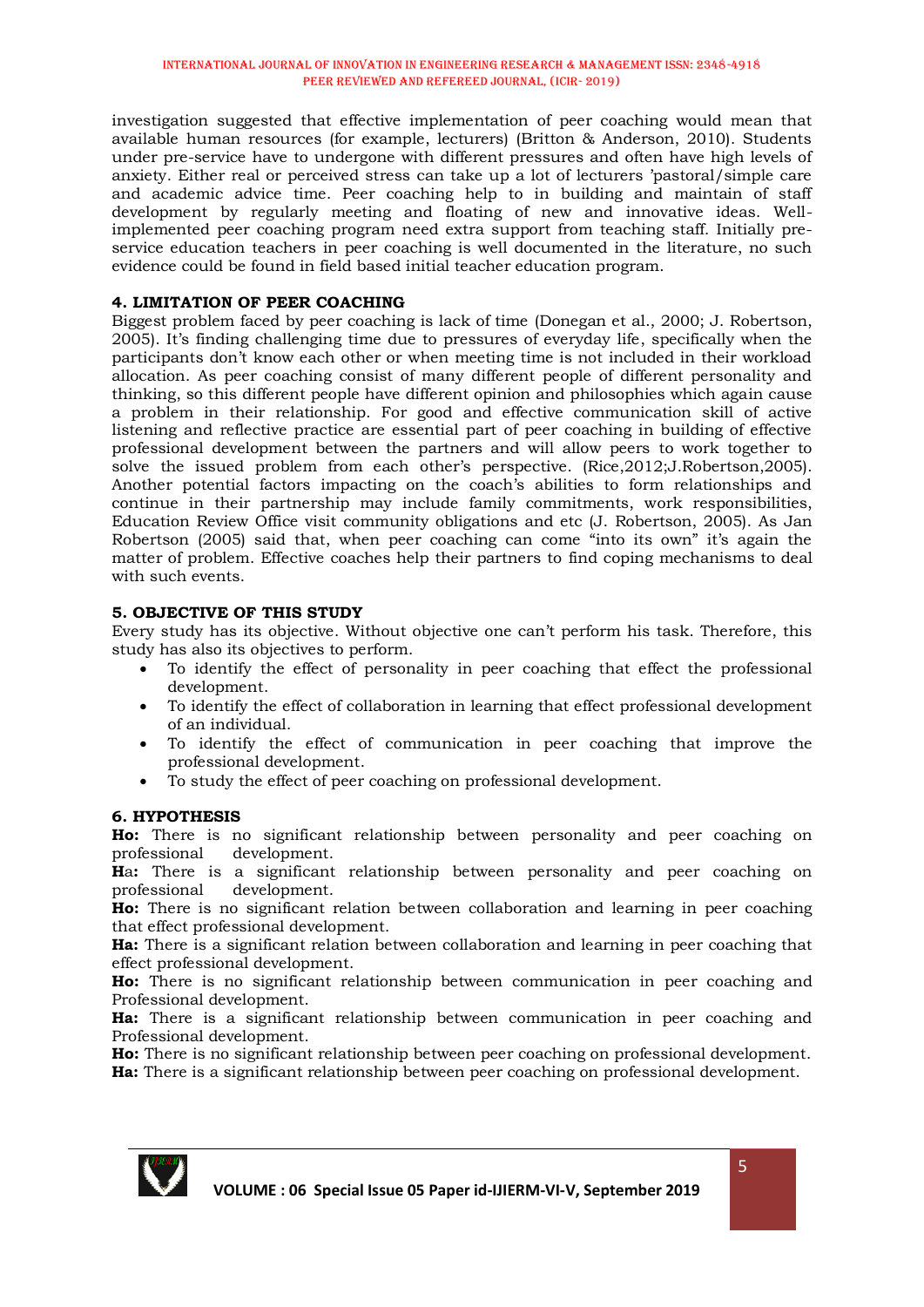#### **7. RESEARCH METHODOLOGY**

#### **7.1 Research Design**

As the peer coaching model used in this study, the research is said to be action research. The action research helps teachers assess and improve their own teaching practices. I included myself under the term "teacher" because my current position is Assistant Professor; I am still, in practice, a teacher. Action research is designed specifically for teachers who wish to improve their teaching by studying and applying research-based practices to the curriculum, instruction, and/or assessment issues they have targeted for improvement. Practical classroom action research provides teachers with rich sources of data to develop more effective ways to modify and enrich their own practice, thereby enhancing their students' chances for success, and can be conducted by individual teachers or collaboratively by groups of teachers (Hendricks, 2006). Action research addressed, both quantitative and qualitative data, and both forms of data are being used in this study.

# **7.2 Sample Design**

- Sample unit:-The sampling unit of research include the effect of peer coaching on professional development of different colleges. (Indore region)
- Sample size:-This refers to number of respondent to be selected from different institution to constitute a sample. The sample size of 150 people will be taken.
- Sampling technique:-Under probability sampling, simple random sampling method will be used for collecting the data.
- Variable to be used:-Variable which are used to study the effect on Professional Development used by institution is independent variable which only affects one thing that is peer coaching.
- Tool for data collection:-Primary data:-Self administered questionnaire will be designed to collect primary data and statistical tool are applied.
- Secondary data:-We collect secondary data with the help of some books and website.
- Material:- The main material used for the study was the questionnaire. A five points Likert-type scale questionnaire, ranging from strongly disagree (1) to strongly agree (5) were constructed to elicits participants responses.

The questionnaire consists of two parts, Part I and Part II. Part I included respondents biographical data : Name, Age, Gender and Qualification whereas Part II is made up of 15 items. 15 of the items were constructed based on Likert-type scale. The teacher were asked to indicate the extent to which they agree or disagree with the item.

#### **7.3 Reliability**

To check the consistency of paper, we check through by Cronbach's alpha value, we get +.80 value which is greater considered to indicate good reliability. This means that we have reliable data to analysis and thus we can apply test.

#### **Reliability Statistics**

| Cronbach's<br>Alpha | N of Items |
|---------------------|------------|
| .807                | 15         |

#### **One-Sample Test**

|                 | Test Value = 0 |     |                |                 |                               |                         |  |  |  |
|-----------------|----------------|-----|----------------|-----------------|-------------------------------|-------------------------|--|--|--|
|                 |                |     | Sig.<br>$(2 -$ |                 | 95%<br>Interval<br>Difference | Confidence<br>οf<br>the |  |  |  |
|                 |                | df  | tailed)        | Mean Difference | Lower                         | Upper                   |  |  |  |
| VAR00001 60.163 |                | 91  | .000           | 4.272           | 4.13                          | 4.41                    |  |  |  |
| VAR00002 39.496 |                | l91 | .000           | 4.196           | 3.98                          | 4.41                    |  |  |  |
| VAR00003 47.240 |                | 91  | .000           | 4.315           | 4.13                          | 4.50                    |  |  |  |

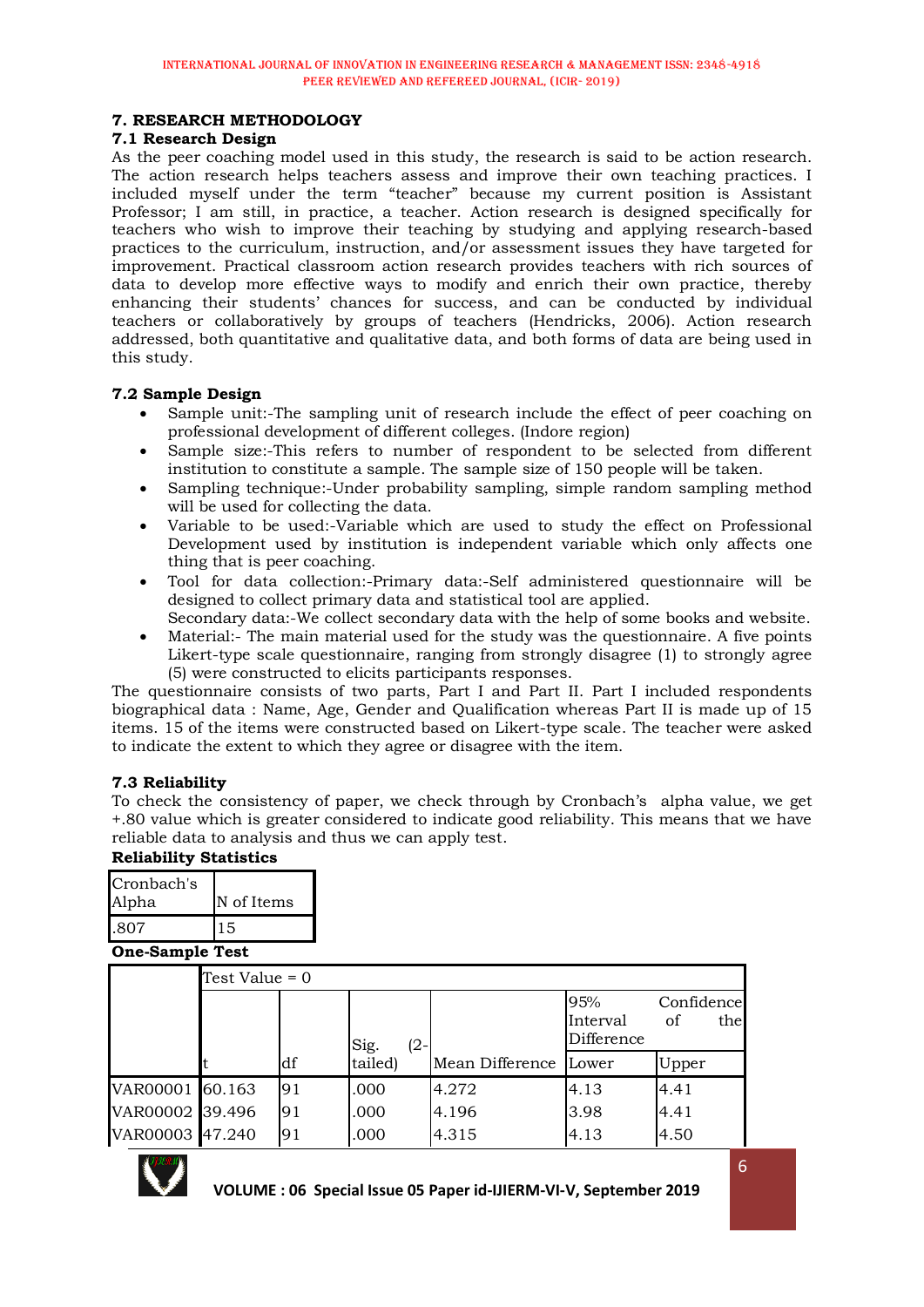| INTERNATIONAL JOURNAL OF INNOVATION IN ENGINEERING RESEARCH & MANAGEMENT ISSN: 2348-4918 |  |
|------------------------------------------------------------------------------------------|--|
| PEER REVIEWED AND REFEREED JOURNAL, (ICIR- 2019)                                         |  |

| VAR00004 76.459 |        | 91 | .000 | 4.500 | 4.38 | 4.62 |
|-----------------|--------|----|------|-------|------|------|
| VAR00005 58.401 |        | 91 | .000 | 4.304 | 4.16 | 4.45 |
| VAR00006 67.838 |        | 91 | .000 | 4.185 | 4.06 | 4.31 |
| VAR00007 37.574 |        | 91 | .000 | 4.272 | 4.05 | 4.50 |
| VAR00008 52.431 |        | 91 | .000 | 4.120 | 3.96 | 4.28 |
| VAR00009 72.008 |        | 91 | .000 | 4.326 | 4.21 | 4.45 |
| VAR00010 58.066 |        | 91 | .000 | 4.402 | 4.25 | 4.55 |
| VAR00011        | 47.874 | 91 | .000 | 4.467 | 4.28 | 4.65 |
| VAR00012 39.523 |        | 91 | .000 | 4.185 | 3.97 | 4.40 |
| VAR00013 59.344 |        | 91 | .000 | 4.359 | 4.21 | 4.50 |
| VAR00014 62.313 |        | 91 | .000 | 4.337 | 4.20 | 4.48 |
| VAR00015 84.204 |        | 91 | .000 | 4.565 | 4.46 | 4.67 |

#### **8. ANALYSIS & INTERPRETATION**

We applied one sample T-test to our data. According to our first objective of research that we come to know that all the variable has significant value less than 0.05 indicating that null hypothesis is being rejected and alternative hypothesis is accepted as there is a significant relationship between personality development and peer coaching which include individual behavior, academic environment and leadership in an organization.

According to the second objective that we come to know that all the variable has significant value less than 0.05 indicating that null hypothesis is being rejected and alternative hypothesis is accepted as there is a significant relation between collaboration and learning in peer coaching that effect professional development which include the variable workshop/seminars, collaboration-learning-professional development in a workplace.

The third objective of research is relationship between communication in peer coaching and Professional development and we come across that the significance difference is 0.00 which is below 0.05 which shows that null hypothesis is rejected and the alternative hypothesis is accepted which include the variable effective communication in workplace.

The relationship between peer coaching in an organization effect the professional development is the fourth objective of research. The significance difference is 0.00 which is below 0.05 which show the alternative hypothesis is accepted and null hypothesis is rejected which include good relation, retention, organization climate and organization development and professional development in an organization.

#### **9. CONCLUSION**

By the observation and the study conducted and information collected from 150 respondents working at different places in Indore region it has been concluded that there are factor that impact the effectiveness of professional development is varied thus peer coaching is important tool for professional development of employee in organization. Mainly academic environment, workshop/seminar, personality of individual in peer coaching affect the professional development and thus help in 360degree development of talented employee in an organization. Somewhere it motivate the employee to attain the objective and provide job satisfaction. It has a positive influence in the capacity of employee to enact and reflect on new knowledge and practices.

#### **REFERENCES**

- 1. Ackland, R. (1991). A review of the peer coaching literature. Journal of Staff Development, 12, 22–27.
- 2. Anderson, N. A., Barksdale, M. A., & Hite, C. E. (2005). Preservice teachers' observations of cooperating teachers and peers while participating in an early field experience. Teacher Education Quarterly, 32(4), 97–117.
- 3. Britton, L. R., & Anderson, K. A. (2010). Peer coaching and pre-service teachers: Examining an underutilised concept. Teaching and Teacher Education, 26, 306–314.
- 4. Baek-Kyoo, J. (2005) Executive Coaching: A Conceptual Framework from an Integrative Review of Practice and Research. Human Resource Development Review, 4**,** 462-488.